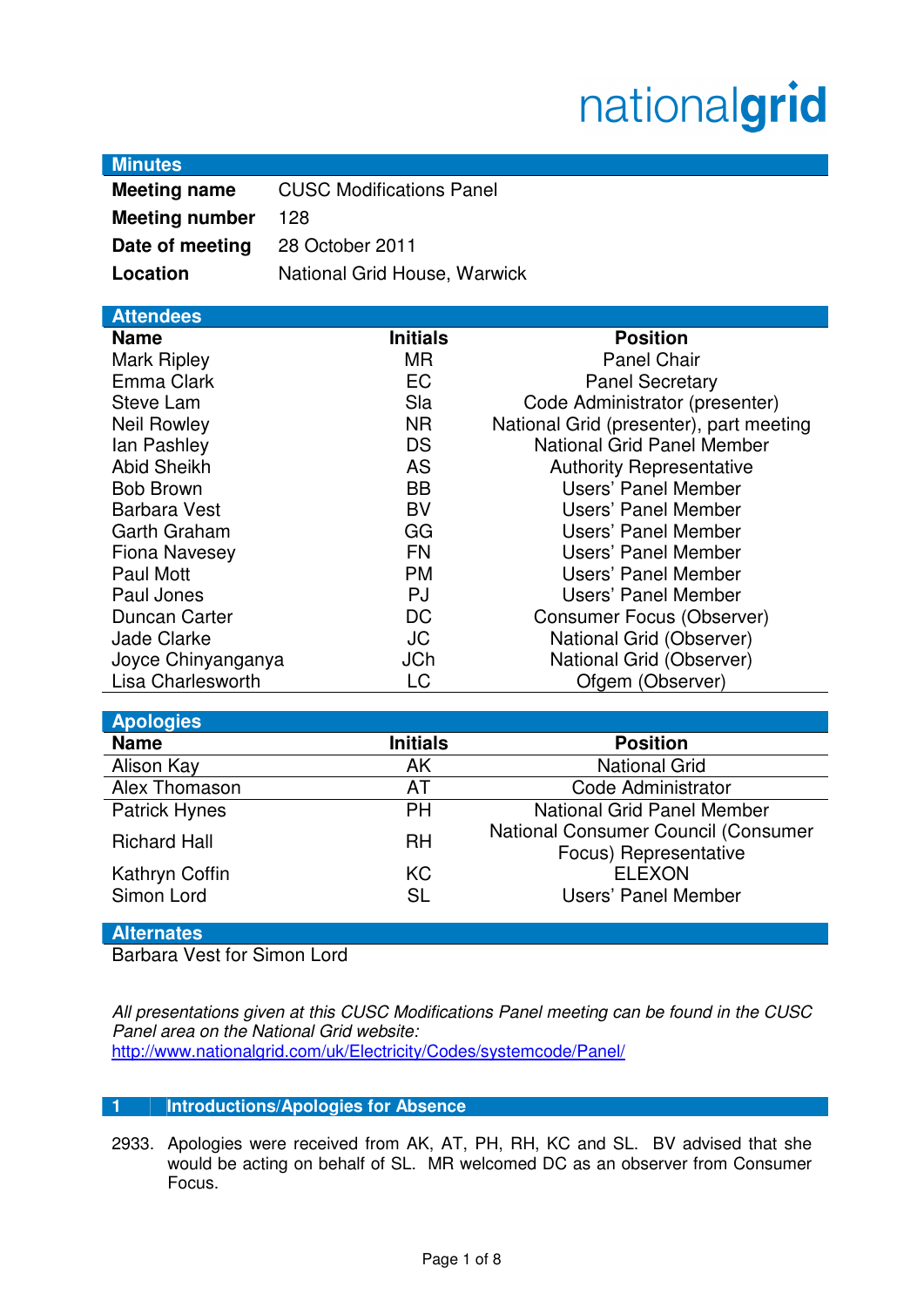#### **2 Approval of Minutes from the last meeting**

2934. The draft minutes from the meeting held on  $30<sup>th</sup>$  September 2011 were approved by the Panel subject to minor changes made in relation to comments received from GG.

#### **3 Review of Actions**

- 2935. **Minute 2900: EC to contact RH prior to next Panel meeting to discuss attendance and voting options.** EC explained that DC had recently joined Consumer Focus and was attending today as an observer with a view to attending future meetings as the Consumer Focus representative.
- 2936. **Minute 2901: National Grid to produce Self-governance template and ensure consistency with the other codes where possible.** EC advised that the template had been sent out with Panel Papers for review. AS highlighted that he had some comments. Firstly, AS suggested that reference should be made to the Selfgovernance definition in Section 11 of the CUSC rather than describe the criteria in the statement. AS also suggested that more detail could be given with regard to the timetable proposed for the Self-governance modification, rather than just the date for the Panel's determination. Thirdly, AS suggested that the Panel's reasoning for why the modification should be progressed as Self-governance could be included as an annex to the statement, rather than within the statement itself. GG pointed out that this is not necessary if the reasoning was brief and straightforward, to which AS advised that it was a stylistic point and suggested that perhaps only if the reasoning was substantive, then it should be contained as a separate annex. PJ pointed out that by making reference to the CUSC, it may make it more difficult for the reader as they will have to refer to another document. AS suggested that as an alternative, the criteria described in the draft template should be changed to mirror the exact wording of the CUSC definition. GG also suggested using the word 'confirmed' instead of 'determined' in the second paragraph in line with the definition.

**Action: EC to re-draft Self-governance template in line with comments received.** 

2937. **Minute 2926: EC to check legal text interaction between CMP196 and CMP195.**  EC advised that having checked the legal text for CMP196 which was implemented on 29<sup>th</sup> September, there were minor interactions but that these did not have an impact on the way the CMP195 legal text was drafted. EC advised that if CMP195 is approved by the Authority, the Code Administrator will use CMP195 as the baseline due to the amount of changes, and will insert the changes from CMP196 and any other modifications approved in the meantime on top of that.

# **4 New CUSC Modification Proposals**

2938. None

# **5 Workgroup / Standing Groups**

2939. **Balancing Services Standing Group (BSSG) / Commercial Balancing Standing Group (CBSG).** EC advised that there had not been a meeting for the BSSG and CBSG since the last Panel and that the next meeting was scheduled for  $30<sup>th</sup>$ November 2011.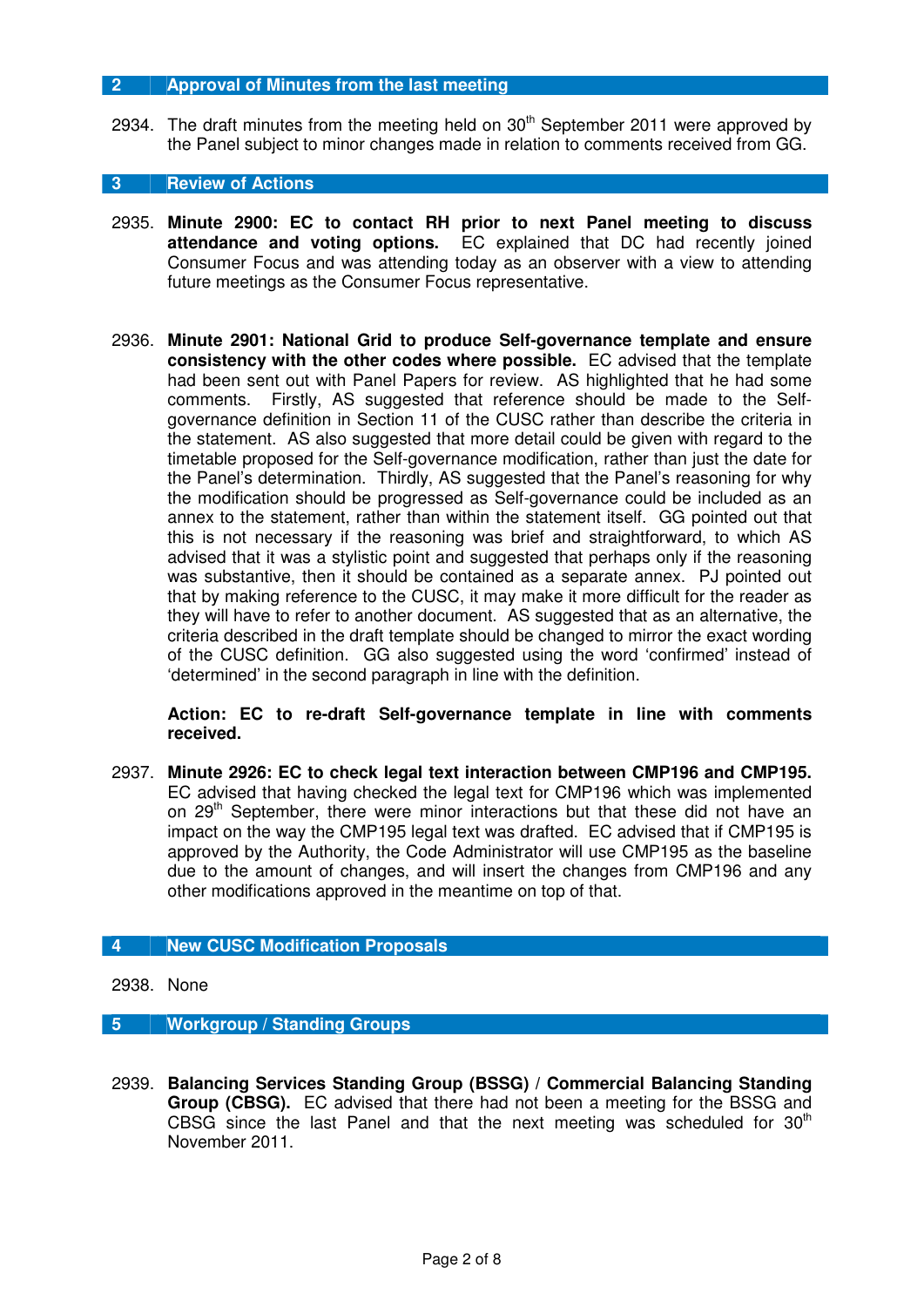- 2940. **Frequency Response Working Group (FRWG).** IP advised that there had not been a meeting since the last CUSC Panel and reiterated the previous update given at the last Panel.
- 2941. **Governance Standing Group (GSG)**. GG highlighted that following discussions on travel expenses for Panel and Workgroup Members at the last GSG meeting, a consultation had been drafted and it was intended for this to be discussed further by the group and then published in November 2011.
- 2942. MR highlighted an email that GG had sent to the Panel regarding possible consequences of Project TransmiT. GG noted that if there were to be a modification raised in the spring of 2012; following the conclusions of Project TransmiT; then it was possible that this could be (i) the first SCR directed CUSC modification (ii) the first CUSC charging modification and (iii) the first CUSC modification requiring an environmental impact assessment. In light of this GG had suggested to the Panel that the GSG could discuss the steps that may need to be taken should a CUSC Modification Proposal be directed by the Authority under the Significant Code Review for Project TransmiT. GG advised that he had discussed this with the National Grid Charging team and had specifically considered the environmental impact issue that may arise and how this may be considered; i.e. through using an existing model or using an external consultant. GG noted that the November GSG meeting had been cancelled but it could be reinstated in order to expedite this issue. AS pointed out that this is a positive step and that Ofgem will be as helpful as possible in this matter. The Panel noted AS's comments, accepted GG's suggestion and agreed to the GSG Terms of Reference being amended to consider this matter further and report back to the Panel in due course.

# **Action: GSG to consider Project TransmiT SCR implications**.

- 2943. **Joint European Standing Group (JESG).** BVe advised that the JESG had met on 12<sup>th</sup> October 2011 and covered a number of items, including REMIT (Regulation on Energy Market Integrity and Transparency), Framework Guidelines and also feedback on the first meeting of a DECC/Ofgem Stakeholder Group on EU Network Codes and Framework Guidelines which was held on  $6<sup>th</sup>$  October 2011. BVe noted that the JESG was viewed as being important to DECC and Ofgem with regard to the Network Codes and that an Issues Log had been created, with a view to condensing the issues down to one or two key items. This could then be provided to DECC for consideration in the Comitology process as they are the GB member state representative. BVe also noted that the Transparency Guidelines will be the next topic to be progressed through to the Comitology process as it has been directly developed by the European Commission. BVe informed the Panel that the next meeting of the JESG was scheduled for 23 November 2011 and meetings are currently being planned for 2012.
- 2944. BVe highlighted Ofgem's recent Decision Letter on P229 'Introduction of a seasonal Zonal Transmission Losses scheme' and advised that at the last BSC Panel there had been a discussion on EU interaction. BVe suggested that it would be useful for the Panel to gain some feedback regarding EU interaction following the views portrayed in the P229 decision letter and that it could be discussed at the next Panel meeting.

# **Action: Ofgem to consider code work and EU interactions following the P229 decision letter.**

2945. BVe continued to update the Panel on the progress of the JESG and advised that the balance was not quite right for the group and that discussions were too focused on what has happened in the past, rather than notification of future developments such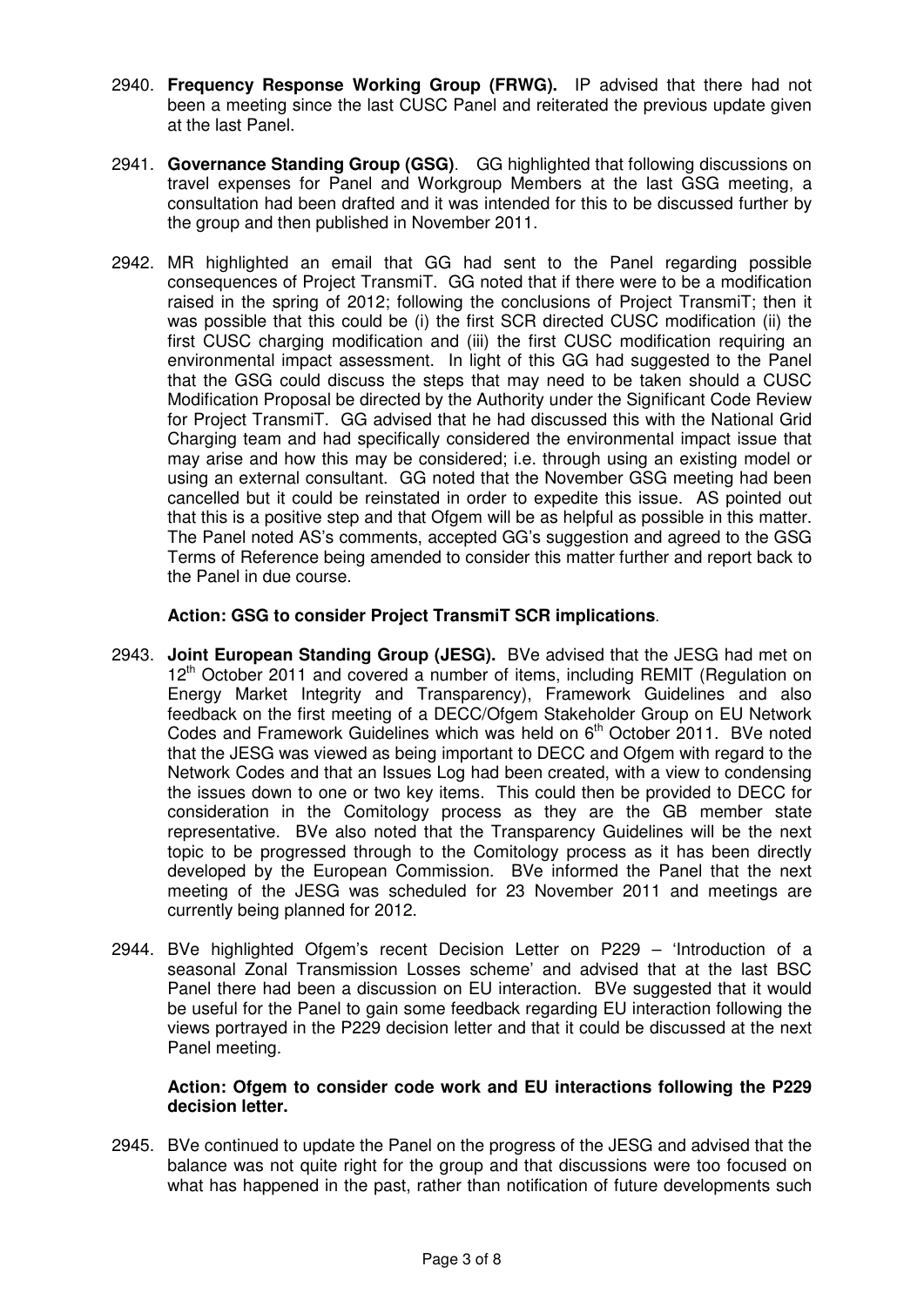as upcoming code drafting sessions. GG added that the JESG needs to be engaged in any decision regarding the Network Codes, for example the setting of the GB national technical limits within the Requirements for Generators Network Code covering, for example, frequency range etc., which will have impacts on the GB Codes and users. BB added that he supports BVe's view that the balance needs to be adjusted. BVe advised that she would work with Sla to set the agendas and to make sure that the attendees are providing timely and relevant information.

2946. AS agreed with BVe that a more effective way of working together would be helpful and advised that Ofgem would continue to attend the JESG and monitor progress. AS noted that the P271 'NETSO Consultation in relation to any potential changes to the BSC which takes place in forums other than the BSC Panel' decision letter highlighted that there is a process in place to enable this work to continue. GG pointed out the reference in the decision letter to National Grid providing a long-term commitment to participate in the JESG. IP advised that National Grid would shortly be providing confirmation to Ofgem of that commitment.

# **6** The Commercial Arrangements for the Obligatory Reactive Power Service from *CHARGES* **offshore generators**

2947. NR provided some background to this report, namely that the BSSG had been discussing the issues and that a consultation had been carried out which resulted in the production of the Report. NR advised that no CUSC change will result from the findings of the report. NR advised that the conclusion of the report was that it was recognised that there is a cost difference for generators providing and those not providing reactive power, but that this is minimal and therefore the commercial arrangements are appropriate as they stand and the BSSG is not recommending any specific arrangements for offshore generators. GG queried whether there would be merit in publishing data for the utilisation of assets for transparency. NR responded that this topic could be discussed under the fundamental review of reactive power scheduled to take place in the near future. FN queried why offshore generators not providing reactive power wouldn't be paid by National Grid, to cover the costs passed on by the OFTO. NR responded that this class of provider is in essence not really exposed to the costs that reactive power payments are designed to cover, except the minimal increment maintenance cost.

**Action: NR to ensure a fundamental review of reactive power takes place and include an assessment of TO owned assets.** 

#### **7 European Code Development**

- 2948. AS advised that the consultation on Draft Framework Guidelines on System Operation ended on  $15<sup>th</sup>$  September 2011 and they are due to be finalised by the end of the year.
- 2949. FN asked AS about the progression of REMIT and the opportunity to work with DECC prior to REMIT coming into force. AS stated that REMIT was due to come in by the end of the year, to which FN pointed out that they have to comply with it from the date it goes live, which does not provide much opportunity to work with DECC in the meantime. AS advised that he would find out when the next stakeholder event is scheduled for. FN highlighted that ACER was also planning a workshop in November 2011 but details had not been published.

# **Action: AS to find out the date for the next stakeholder workshop on REMIT.**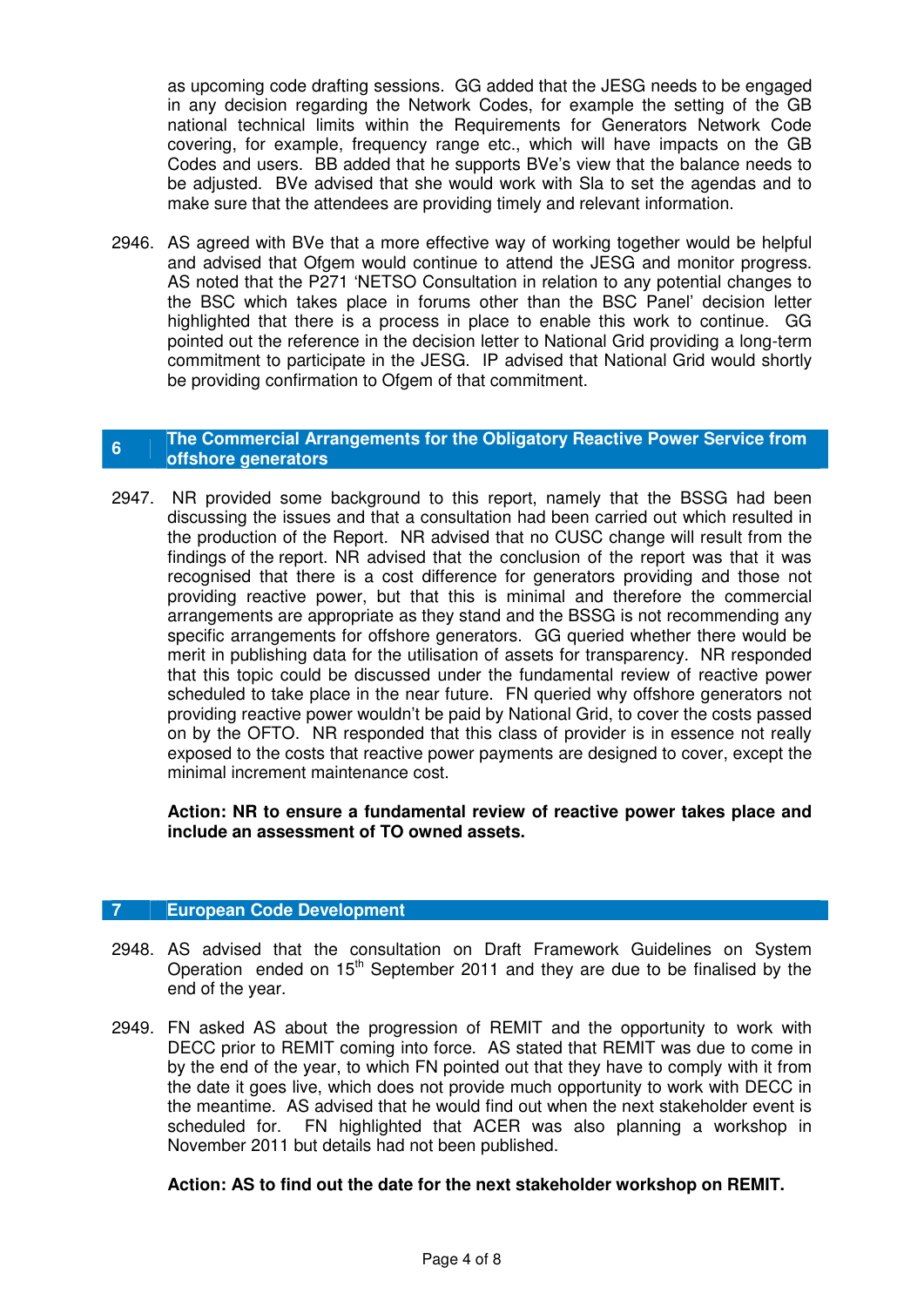# **8 CUSC Modifications Panel Vote**

2950. **CAP190 – Two-thirds majority voting requirement for CUSC Panel recommendations on Amendments arising from Licence obligations, Authority requests or obligations.** The Panel voted by a 6 to 2 majority that CAP190 better meets the Applicable CUSC Objectives and so should be implemented. The table below contains the details for each vote:

| <b>Panel Member</b>                  | Better facilitates Applicable<br>Objective (a)? | <b>Better facilitates</b><br><b>Applicable</b><br>Objective (b)?                                                                                                                                                                                                                         |
|--------------------------------------|-------------------------------------------------|------------------------------------------------------------------------------------------------------------------------------------------------------------------------------------------------------------------------------------------------------------------------------------------|
| <b>Bob Brown</b>                     | No. No improvement on the<br>baseline.          | No. Only a marginal change in<br>terms of the one vote difference<br>so does not improve the baseline.                                                                                                                                                                                   |
| <b>Barbara Vest</b>                  | Neutral.                                        | Yes. Provides for an appropriate<br>check and balance.                                                                                                                                                                                                                                   |
| Barbara<br>Vest<br>for<br>Simon Lord | Neutral.                                        | Yes. Provides for an appropriate<br>check and balance.                                                                                                                                                                                                                                   |
| Paul Mott                            | Neutral.                                        | Do<br>Yes.<br>not accept<br>code<br>consistency<br>argument<br>and<br>important to have checks<br>and<br>balances.                                                                                                                                                                       |
| Paul Jones                           | Neutral.                                        | Yes.<br>A necessary check and<br>balance and assists<br>right to<br>appeal.                                                                                                                                                                                                              |
| Garth Graham                         | Neutral.                                        | Yes. Due to the issue of Ofgem<br>Jury<br>acting<br>as Judge,<br>and<br>Executioner.<br><b>Parties</b><br>need<br>certainty concerning regulatory<br>risk, and the right of appeal acts<br>as a check and balance which<br>reduces this risk so therefore it<br>facilitates competition. |
| lan Pashley                          | No.<br>cross code<br>Causes<br>inconsistency.   | No. Only a minor change from<br>existing regime<br>and CMP196<br>raised to deal with ambiguities.                                                                                                                                                                                        |
| <b>Fiona Navesey</b>                 | Yes.<br>It<br>terms<br>transparency.            | of   Yes. As it improves the likelihood<br>of appeal.                                                                                                                                                                                                                                    |

2951. **CMP197 –** The Panel voted by a 7 to 1 majority that CMP197 better meets the Applicable CUSC Objectives and so should be implemented. The table below contains the details for each vote:

| <b>Panel Member</b> | Better facilitates Applicable   Better facilitates<br>Objective (a)? | Applicable<br>Objective (b)?                                                                        |
|---------------------|----------------------------------------------------------------------|-----------------------------------------------------------------------------------------------------|
| Bob Brown           | Yes.                                                                 | Yes. More likely to benefit new<br>parties and strikes the right<br>balance between ensuring robust |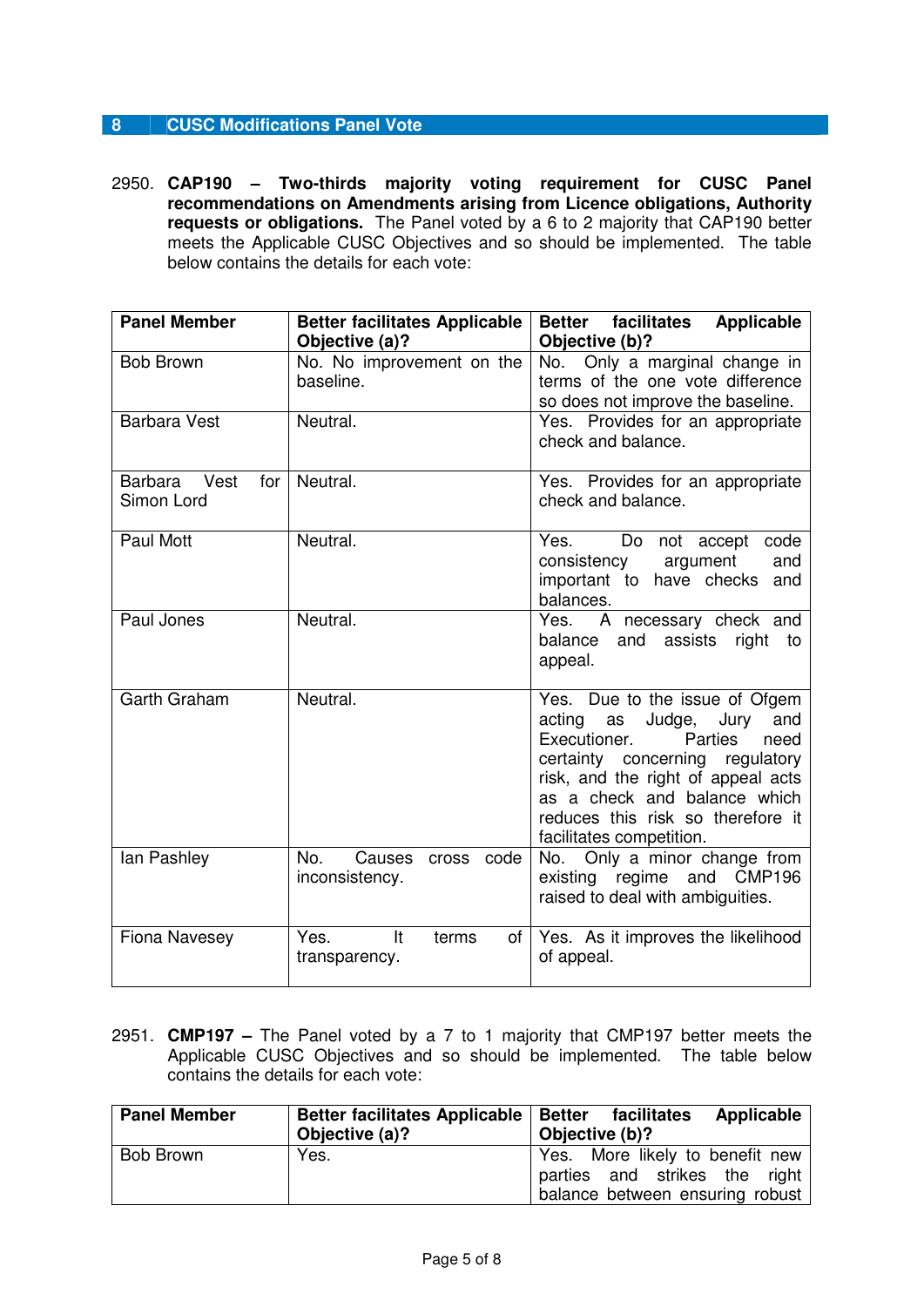|                                           |          | credit arrangements and risk of<br>default from parties.                                                                                                                                                                                                            |
|-------------------------------------------|----------|---------------------------------------------------------------------------------------------------------------------------------------------------------------------------------------------------------------------------------------------------------------------|
| <b>Barbara Vest</b>                       | Neutral. | Supports small and new<br>Yes.<br>parties.                                                                                                                                                                                                                          |
| Barbara Vest<br>for $\vert$<br>Simon Lord | Neutral. | Yes.<br>Supports small and new<br>parties.                                                                                                                                                                                                                          |
| Paul Mott                                 | Neutral. | No.<br>There are concerns that<br>independent credit assessments<br>are not as robust as the larger<br>credit rating agencies; therefore it<br>increases the risk to the rest of the<br>industry<br>this<br>marginally<br>SO <sub>2</sub><br>outweighs the benefit. |
| Paul Jones                                | Neutral. | Risk is very small and<br>Yes.<br>benefit to parties overrides this.<br>The cap on the total aggregate<br>amount of guarantees a party can<br>provide will also lower the risk to<br>other parties in the event of the<br>guarantor defaulting.                     |
| Garth Graham                              | Neutral. | Yes. Facilitates and supports new<br>and small parties in terms of<br>access to credit. Agree with Bob<br>Brown's comments on providing a<br>balance between robust credit<br>arrangements and risk of default.                                                     |
| lan Pashley                               | Neutral. | Yes. Support smaller and new<br>parties.                                                                                                                                                                                                                            |
| <b>Fiona Navesey</b>                      | Neutral. | Although there is a slight<br>Yes.<br>increase in risk, overall it strikes<br>the right balance.                                                                                                                                                                    |

2952. **CMP199 –** The Panel voted unanimously that CMP199 better meets the Applicable CUSC Objectives and so should be implemented. The table below contains the details for each vote:

| <b>Panel Member</b>    | <b>Better facilitates Applicable</b><br>Objective (a)? | <b>Applicable</b><br>facilitates<br><b>Better</b><br>Objective (b)? |
|------------------------|--------------------------------------------------------|---------------------------------------------------------------------|
| <b>Bob Brown</b>       | Yes. For consistency.                                  | It<br>potential<br>Yes.<br>removes                                  |
|                        |                                                        | facilitates<br>restrictions<br><b>SO</b>                            |
|                        |                                                        | competition.                                                        |
| <b>Barbara Vest</b>    | Consistent with Grid<br>Yes.                           | Removes restrictions<br>Yes.<br><b>SO</b>                           |
|                        | Code.                                                  | facilitates competition.                                            |
| Vest<br>Barbara<br>for | Consistent with Grid<br>Yes.                           | Removes restrictions so<br>Yes.                                     |
| Simon Lord             | Code.                                                  | facilitates competition.                                            |
| Paul Mott              | Consistent with Grid<br>Yes.                           | Yes. Facilitates competition.                                       |
|                        | Code.                                                  |                                                                     |
| Paul Jones             | Consistent with Grid<br>Yes.                           | Yes. Facilitates competition.                                       |
|                        | Code.                                                  |                                                                     |
| Garth Graham           | For consistency with<br>Yes.                           | Yes. For the reasons set out in                                     |
|                        | Grid Code.                                             | of the CUSC Modification<br>6.1                                     |
|                        |                                                        | Report.                                                             |
| lan Pashley            | For consistency with<br>Yes.                           | Facilitates payments and<br>Yes.                                    |
|                        | Grid Code.                                             | enables a better pool of providers.                                 |
| Fiona Navesey          | Yes. Align with Grid Code.                             | Yes. Increases pool of providers.                                   |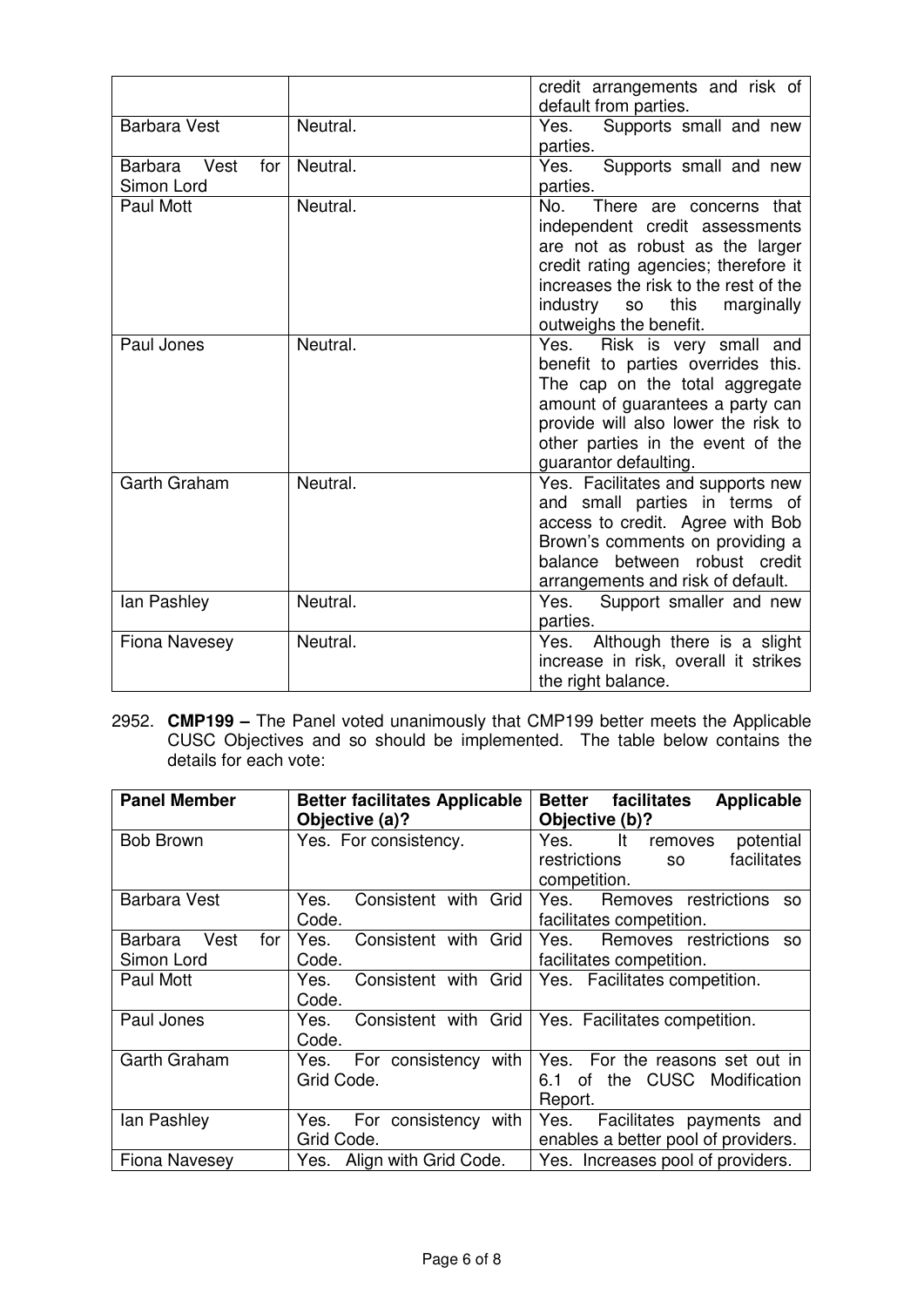# **9 Authority Decisions as at 20 October 2011**

2953. None.

#### **10 Key Performance Indicators – September 2011**

2954. EC presented the September KPIs to the Panel. FN commented that it is difficult to see what value the KPIs add, as there are no targets and therefore it is not clear whether the figures are positive or negative, or neither. PJ agreed, and gave the example that the late paper KPI may be viewed as negative, but that it could actually be a deliberate action in order to progress a CUSC proposal more quickly, and therefore show that the Panel is providing flexibility in the process. BB suggested that the Panel could consider what they find useful in the KPIs and what could be done to improve the report. BB referred to the KPIs that ELEXON produce as a comparison.

#### **Action: Panel to consider how KPIs could be improved. Action: EC to circulate link to ELEXON's KPIs.**

2955. SLa asked AS about the status of the Code Administrator's Working Group (CAWG) as this would be the forum in which to discuss issues such as the KPIs. AS advised that there was a plan to possibly reconvene the CAWG in December 2011.

# **Action: AS to provide the Panel with the date for the next CAWG**

# **11 Update on Industry Codes / General Industry updates relevant to the CUSC**

- 2956. GG provided an update on Space Weather with regard to what information National Grid requires from generators and advised that an information request would be issued shortly and a further update would be available in mid February 2012.
- 2957. AS mentioned the draft Statutory Instrument regarding the Electricity and Gas Regulations 2011 with regard to the new Applicable CUSC Objective and suggested that the Code Administrator updates the relevant templates to take account of the new objective, as once passed, the new rules would come into force the next working day.

**Action: EC to update templates with the new objective in preparation for the new Statutory Instrument.** 

#### **12 AOB**

- 2958. **Appointment of Independent CUSC Panel Chairman.** EC advised that a teleconference had been held on 27<sup>th</sup> October 2011 amongst the Panel Chairman sub-committee to discuss the short list of candidates. EC asked GG if he could update the Panel further as he had participated in the teleconference. GG advised that progress is ongoing and that the Sub-committee had agreed to interview the candidates as soon as possible and that it is hoped that the new Chairman would be in place for January 2012.
- 2959. GG asked if an update could be provided on the outstanding CAP048 claims in terms of (i) the total number of claims received (ii) how many had been accepted (iii) how